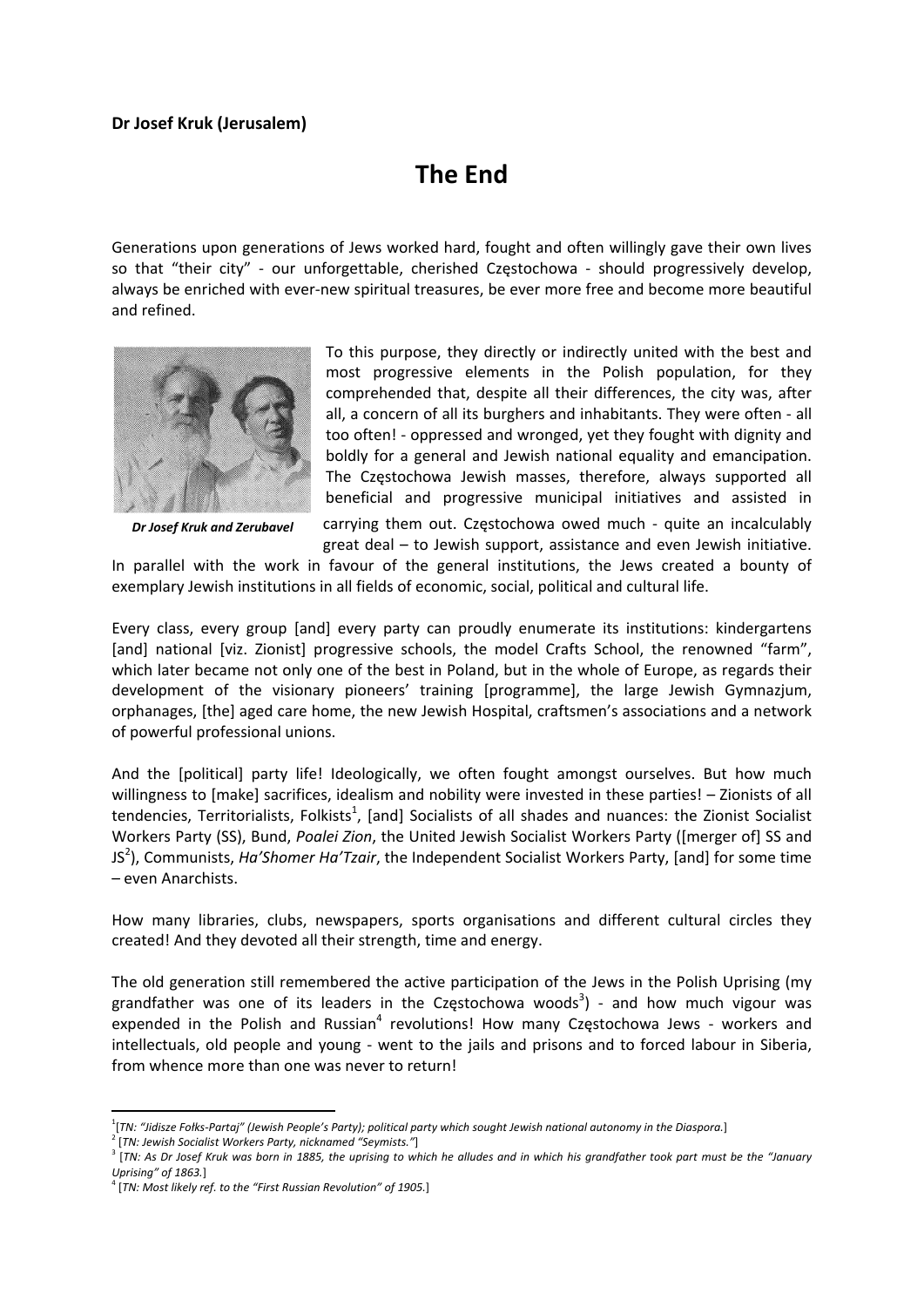And how many were injured and shot on Częstochowa's streets, when they loyally and courageously demonstrated under the red flags of social justice, political freedom, human fraternity and international peace, and of the unification of peoples and countries!

And how many ‐ old and young ‐ were forced to leave their hometown, their families, comrades and friends, and set out to wander across remote lands, often working under sweatshop‐like conditions? They knew what awaited them, but they willingly and conscientiously strode upon the path of thorns ‐ in order not to renounce the ideals which had grown organically inside their souls.

And even in these distant cities and countries ‐ in peaceful Swiss Zürich, boisterous Paris, romantic Amsterdam, "diamond" Antwerp, exotic Argentina, tropical Australia and South Africa and, first and foremost, in the various larger and smaller cities of the United States of North America and Canada, and in Jerusalem, Tel‐Aviv, Haifa and the various *kibbutzim* in the Land of Israel ‐ the Częstochowa Jews, wherever they were, would frequently call to mind, with affection, the years and struggles of their youth "there".

There – in the *Stary Rynek* or the *Nowy Rynek*, the First or Second *Aleja*, the Warszawska, Nadrzeczna, Strażacka and Ogrodowa streets, at the "Three Crosses" and on [?<sup>5</sup>], in Częstochówka, on ul. Krótka, at the Old or New Synagogue, on ul. Tylna<sup>6</sup> or Teatralna, in the park, on the peaceful banks of the familiar Warta, or in the green Wały<sup>7</sup>.

And [they] even [called to mind] the cemetery behind the city, across the Old Bridge - where their relatives and closest ones, their father and mother, or their intimate comrade and friend, lay.

*Częstochowers*, from their new homes, lovingly and loyally supported every sort of communal institution ‐ the libraries, kindergartens and schools ‐ in their home of old, so that those remaining in the old home should develop in a free and dignified manner and live more happily.

And the Częstochowa Jews responded to the love of their *landsleit* [fellow townsmen] overseas with warm affection and, thus, the threads of Częstochowa stretched across the entire globe. These unique and remarkable threads added courage in the often so very difficult conditions of life, and strengthened the vigour to continue fighting against all manner of dark, reactionary, antisemitic and counter‐revolutionary forces for general and Jewish liberation.

## Now all this is no more!

Jewish Częstochowa has been completely destroyed. The entire Jewish populace ‐ men, women and children ‐ have all been murdered by Hitler's hangmen.

"The wish is the father of the thought"<sup>8</sup> and, consequently, we did not wish to believe that all the Jews had been killed. We knew that Adolf Hitler, Heinrich Himmler, Dr Goebbels, Göring and the Russian Black Hundreds' member, the Aryan‐Germanic [Alfred] Rosenberg, were murderers. We prepared for horrendous times. We knew that many would fall. But that the *entire* Jewish population could have been slaughtered ‐ this, we did not want, and were not able, to believe!

At the outbreak of the War, I was in Warsaw, when many Częstochowa Jews arrived there ‐ some of them on foot, carrying their children in their arms. We knew that Częstochowa, near the border, would be one of the first cities which the German armies would occupy. The refugees from

 <sup>5</sup> [TN: The meaning of the original Yiddish "Fuschen" (ביי"פושע") is unclear; it is possibly a reference to a surname, or even to ul. Focha.]<br><sup>6</sup> [TN: "Back" Street, or ul. Strażacka.]

 $\frac{7}{1}$  [TN: Presumably ul. Wały, which is described above (p.70) as having been "a clean and sparsely populated street."]

 $^8$  [TN: German proverb said of one who wishes to see a certain thing as he imagines it and not as it actually is in reality.]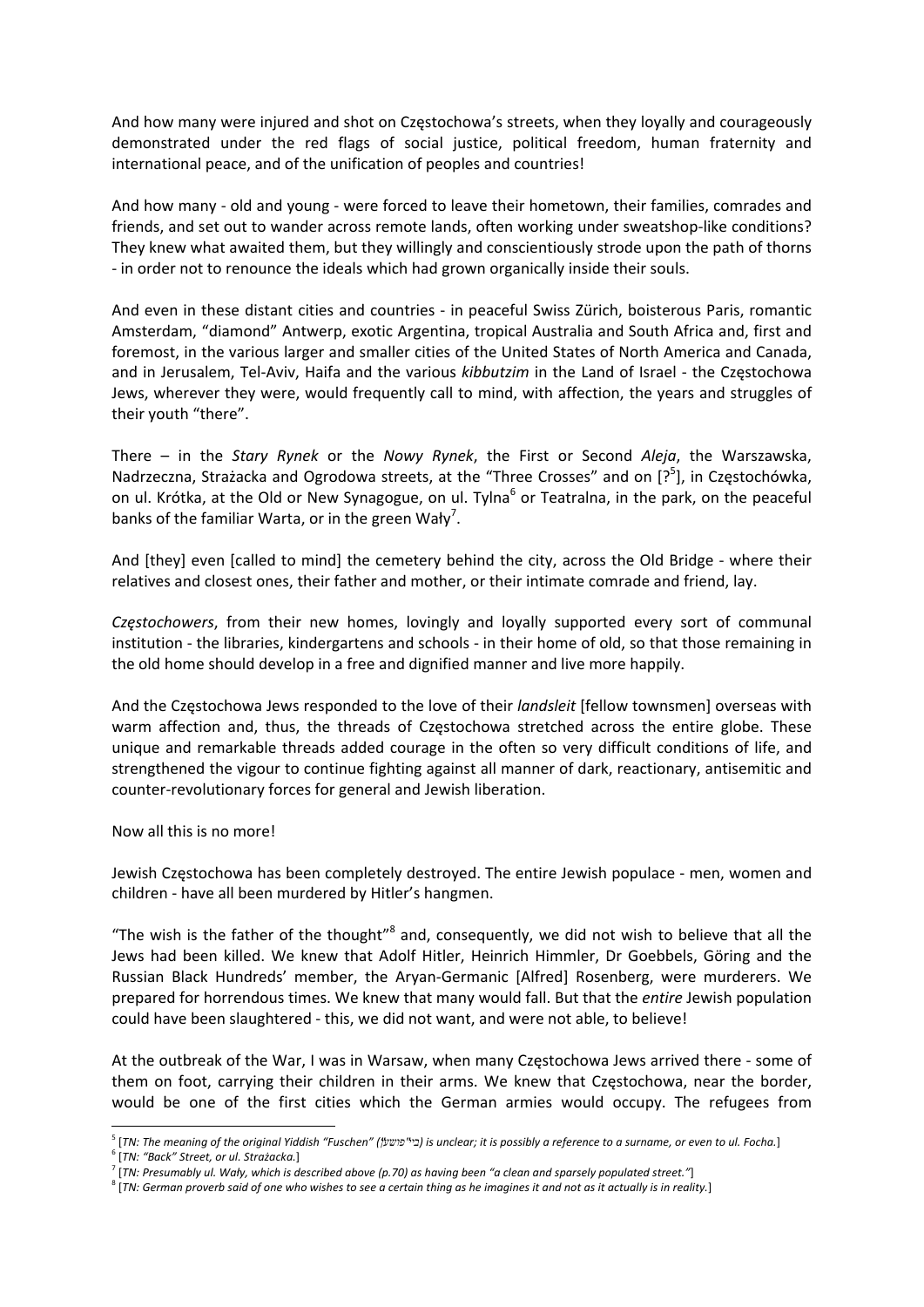Częstochowa hoped that, in Warsaw, they would be able to save themselves and "wait until it was over".

Together with us all, they lived through a terrible period during which the Warsaw civilian population, practically without any aid from the central government, heroically defended itself on its own for weeks on end. Hitler's heaviest cannon shot at the civilian population all day long without interruption and, at night, Göring's aeroplanes, with the black swastikas, with Aryan scrupulousness, systematically and regularly torched the surrounding area and towns with their defenceless inhabitants. More than one Częstochowa Jew perished there.

I remember two touching moments in connection with *Częstochowers*.

When the German aeroplanes murderously bombarded the small, but famous, peaceful sanatorium in Otwock and [sic in] Świder<sup>9</sup> (near Warsaw), they hit a row of small houses and villas, killing defenceless people and small children. During one such airstrike, Mrs Renia Kempińska (formerly a music teacher at the Częstochowa I.L. Peretz Primary School and Kindergarten for several years) ran up to the small villa, where we were then living. With tears in her eyes, she pleaded my wife, as a physician, to save her gravely ill child.

The Kempińskis had been living in Częstochowa. When the German military approached the city, she seized hold of the child and fled Częstochowa with a group of Jews. She lost her husband on the way. When they entered the city [Warsaw], many streets were already burning.

Once more, she took up the child and fled to Świder, Otwock. Along the way, the infant caught cold and fell severely ill. Świder was already almost unpopulated. I had just then liquidated my archive and was about to travel back to Warsaw. But how could one not assist a desperate mother?

Her villa was far away, deep inside the pine forest. The infant lay with a high temperature. Everything, all around, was already empty and desolate. Even the pharmacy was already closed. "What shall I do? Where shall I go? Could I remain here? And how can I go on the road with such a seriously ill child? And where is my husband – will he ever be found?"

There was already no one in the entire large villa, and also in the neighbouring villas and clinics. The tall pines stood rustling mournfully in the late, cold autumn wind. We helped the despairing mother and her little sick child in any way we could. We remained with her for several hours. "Why have I come here ‐ unlucky me? It would already have been better to remain in Częstochowa ‐ even death would have been better there", she lamented.

Afterwards, I went on foot to Warsaw, where we lived through the whole period of siege and burning.

And now, I call to mind one of Częstochowa's most delicate young women, who dedicated much time and energy to the Jewish and general workforce, their struggles and their cultural endeavours – Helencia Pływacz.

Once the official war operations in Poland had ended, and with both Częstochowa and Warsaw lying in Hitler's hands, this [Miss] Plywacz made the greatest efforts to come from Częstochowa to Warsaw to find out how her sister, a young student at the University of Warsaw, was doing.

<sup>9</sup> [*TN: A neighbourhood in Otwock.*]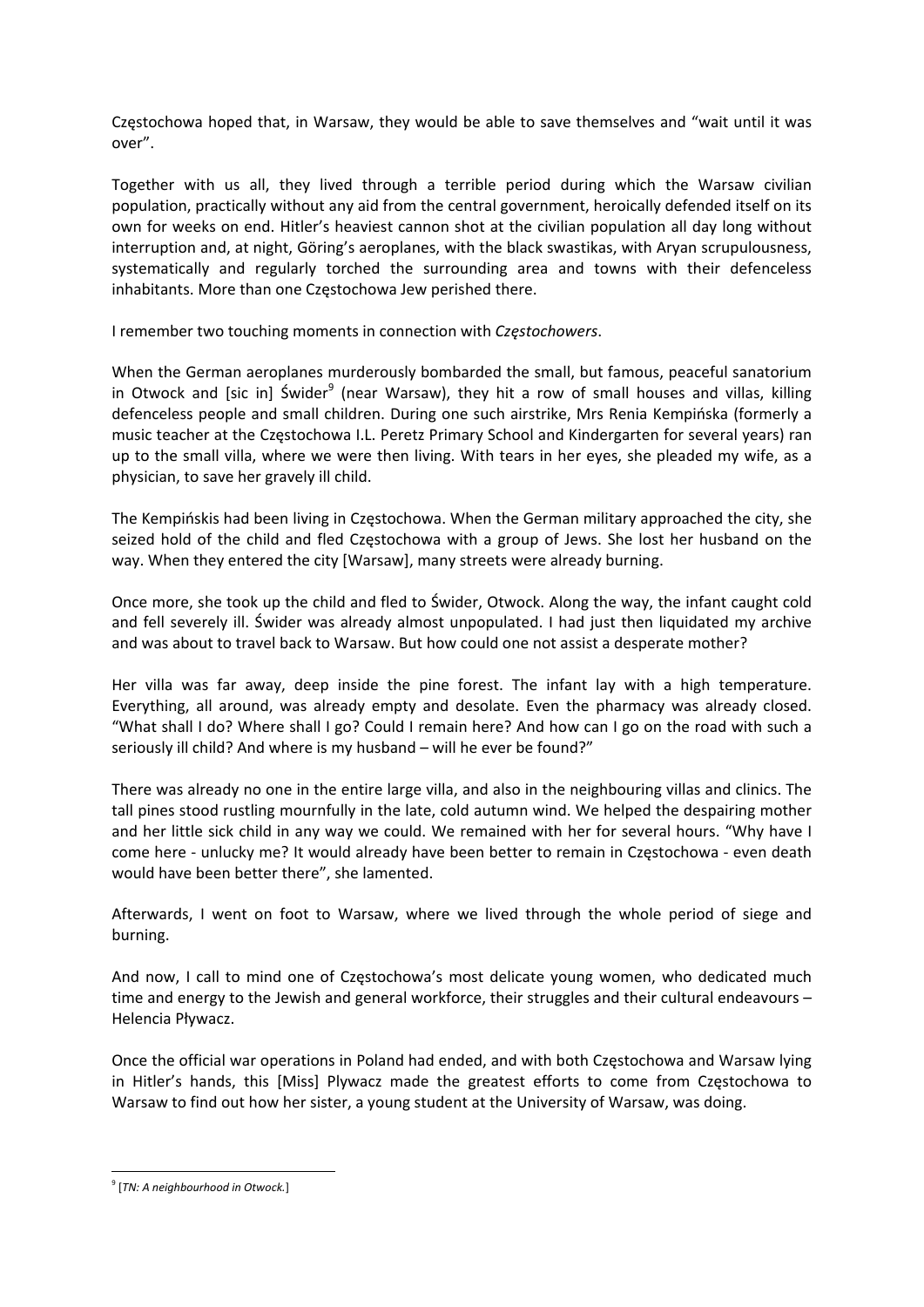How shaken she was when she saw that the building, where her beloved sister lived, had been completely destroyed, and when she discovered that her sister had been burnt alive there together with all the tenants.

I spent a long time with her, but we kept silent ‐ because what could we say under such circumstances? And we knew that the real bloody, merciless war against the defenceless Jewish population was now only beginning.

I helped Helencia Pływacz travel back to Częstochowa ‐ and such a journey was an extremely difficult and hazardous undertaking at the time. Upon parting company, we shook hands warmly, "Greetings to all the comrades and friends. We must keep our spirits up - perhaps we shall see each other again in better times!" She had tears in her eyes. For a long time, I gazed at her silent steps, as this delicate, educated young lady left from ul. Leszno to Częstochowa. "Will we ever see each other again?" She was one of the last people from Częstochowa whom I saw in Warsaw, when they returned to the city of our birth.

We assisted an array of *Częstochowers* to return to Częstochowa. After all, Warsaw was the most destroyed and burnt city in all of Poland. Perhaps, in Częstochowa, it would be easier to live through those most difficult times ‐ [or so] we thought.

And the small, always silent Hersze'le Erlich from Kamyk-Częstochowa ("Bontshe the Silent"<sup>10</sup>), whose room had been destroyed, and was miraculously saved, just in his shirtsleeves, from an exploding bomb, even gave several of the Częstochowa refugees in Warsaw ‐ often formerly men of wealth or respected intellectuals - a "bonus" for a lunch at a workers' kitchen. A "lunch" meant a little soup and a chunk of black bread.

In Warsaw, the first kitchen to give out bread for lunch was on ul. Pawia, and this was partly thanks to Hersze'le Erlich's assistance. He met an acquaintance of his - a baker from Częstochowa - in a bakery and, through a series of illegal tricks, we obtained the first two hundred breads for the diners at the kitchens. What a sensation, and what a pride it was, that the first one who decided to [take] risky illegal measures and made fools of Hitler's murderous administration ‐ was a native of Kamyk‐ Częstochowa.

Subsequently, evil tidings would arrive from Częstochowa. Yet, in comparison with other cities, the situation there was still somewhat more bearable. Less horrific reports of killings came than from other cities - and most importantly, the Jews of Częstochowa had not been deported as from hundreds of other towns. On the contrary – Jews, from an array of Polish towns, were being sent to Częstochowa, where they laboured arduously but, nonetheless, were alive. Hence, there was hope …

But in the end, our Częstochowa Jewish population shared the same fate as the whole Jewish People in Poland and in the Soviet Union's conquered territories.

Murder, murder, continuous murder ‐ of men, women, the elderly, the sick and children.

In the summer of 1943<sup>11</sup>, a group of (exchanged<sup>12</sup>) Jewish women arrived in the Land of Israel and, with them, was also a renowned public activist from Piotrków - Mr [Jakow] Kurc $^{13}$ . He brought us

<sup>10</sup> [*TN: Protagonist of 1894 short story by I.L. Peretz of that same title.*]

<sup>11</sup> [*TN: Dr Kruk emigrated to Palestine in 1940.*]

 $12$  TN: It is likely that they were exchanged for German nationals held by British authorities in Mandate Palestine.]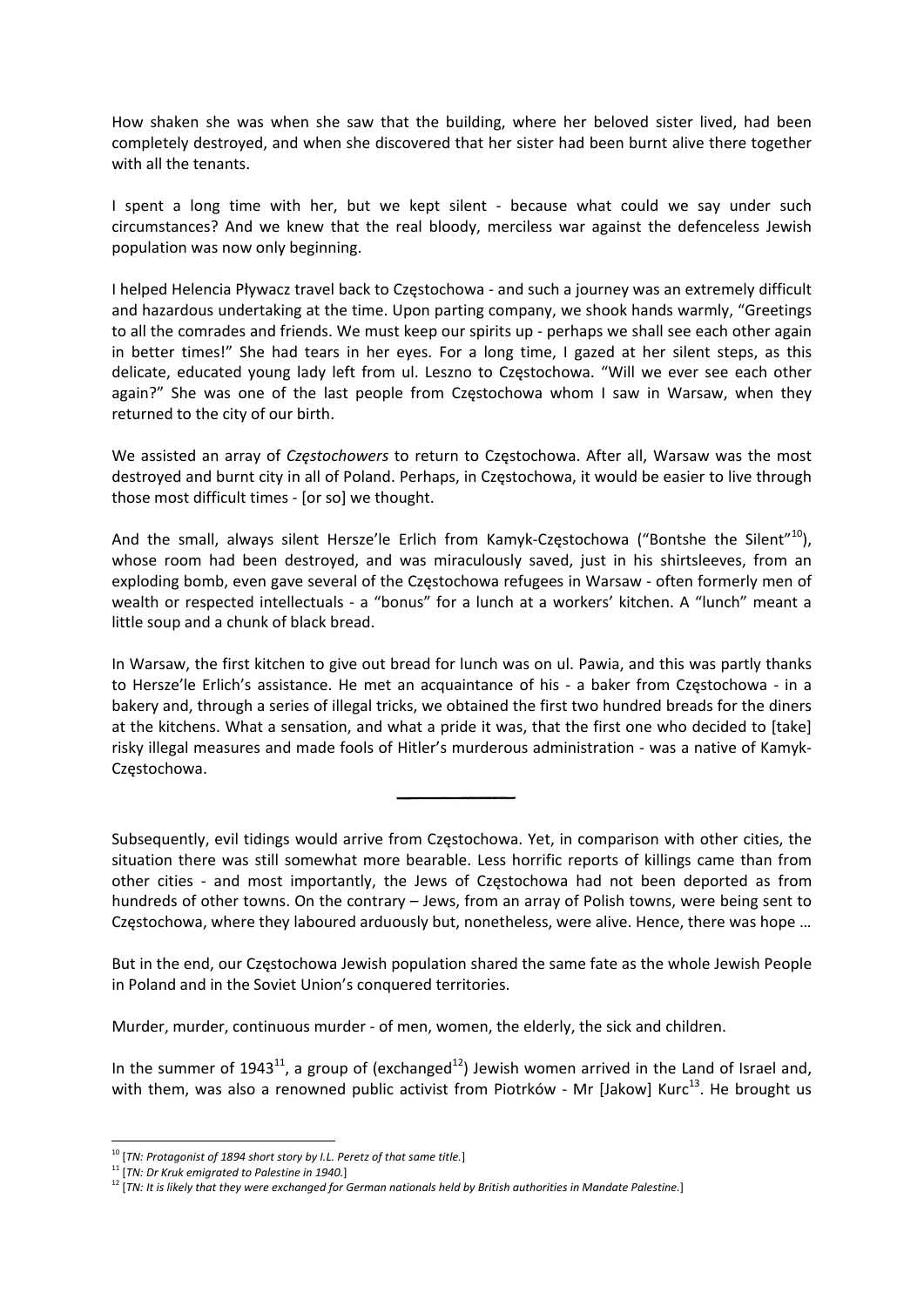horrific news from Poland regarding the Nazi "Extermination Commission $14$ ", which was purposely travelling around Polish cities and murdering the Jews *en masse*. He told us about Piotrków and Radomsko, and also gave us horrific greetings from Częstochowa, from whence numerous trains with Jews had already been sent off to Treblinka. In Poland, we had first discovered that Treblinka was a death factory only thanks to a young Częstochowa tailoring worker, whom the Nazis had transported there alongside thousands of other Częstochowa Jews. At the last moment, he had managed to escape from there and he recounted the terrifying mortal truth with which he had already been acquainted face to face.

Kurc's accounts shook everyone to the very depths of their souls, and a day of protest, public fasting<sup>15</sup> and general strike was then declared throughout the whole Land of Israel, in an appeal to the Free World ‐ to the parliaments, governments, churches, universities, trade unions and parties ‐ to rescue the remnants of our hapless folk.

In the late summer and beginning of autumn 1944, after extraordinary efforts, two young fighters, who had been in Częstochowa and the vicinity - such as  $Zarki$ , Radomsko, Zawiercie and Będzin arrived in the Land of Israel and brought, what was then, the very latest news from Częstochowa.

They were Aron Brandes and Abram Iżbicki. I already knew them back in Częstochowa. They visited me several times and told [me their stories]… These were the last greetings from the last *Częstochower* Jews!

It was not easy to recount what they had seen and experienced and it was only with great efforts that they told episode after episode of that most horrifying hell.

As we listened to them, we bit our lips and our hearts wept and bled. Our fingers clenched themselves into fists. As hard as it was to hear, we still wanted to know more and more ‐ all the new facts. It is exactly as how one arrives after the death of close and dear ones, and one wishes to know how they lived in their last minutes, what they thought, said and felt, and what testament they left for us.

Brandes (now over thirty years old), belongs to the youth of the left-wing Socialist pioneers, *Ha'Shomer Ha'Tzair.* He was also active in this movement during Hitler's times. His brother [Cwi] was part of the High Command of the Warsaw Ghetto Uprising, and fell in an extraordinarily heroic manner. Aron Brandes also took part in the underground work and the Jewish anti‐Nazi resistance operations. He had been in Częstochowa, Żarki and Radomsko several times ‐ and how he travelled there and back, and there and back once again, is in itself an epic poem about the hopes and experiences of the Jewish masses who were sentenced to death.

The twenty-eight-year-old Izbicki had lived in Częstochowa throughout the entire period. From childhood, he had been brought up in a combative environment, in a radicalised family. His mother belonged to the United Jewish Socialist Workers Party (SS and JS) and, later, to the Independent Socialist Party. He belonged to the Zionist‐Socialist "*Hitachdut Poalei Zion*16". His upbringing helped him hold out longer, and eventually - through a series of life-threatening measures - to dash over to

<sup>&</sup>lt;u> 1989 - Johann Barn, amerikansk politiker (d. 1989)</u>  $^{13}$  [TN: For further details regarding this individual and the book he published in Palestine in 1944 about his experiences in Piotrków during *the Holocaust, see "Czenstochov" (1958), p.71.*]

<sup>14</sup> [*TN: Evidently ref. to the German term "Vernichtungskommando" (Extermination Squad).*]

<sup>&</sup>lt;sup>15</sup> [TN: In Judaism, public fasting is viewed as an extremely powerful spiritual intercession with the "heavenly powers," in the same manner *that public sacrifices were held in antiquity to avert "heavenly decrees."*]

<sup>&</sup>lt;sup>16</sup> [TN: "Union of the Workers of Zion"; see the article "The Zionist Labour Party 'Hitachdut' in Częstochowa," in Sefer Częstochowa, Vol. I, *col. 226, for more information regarding this movement.*]